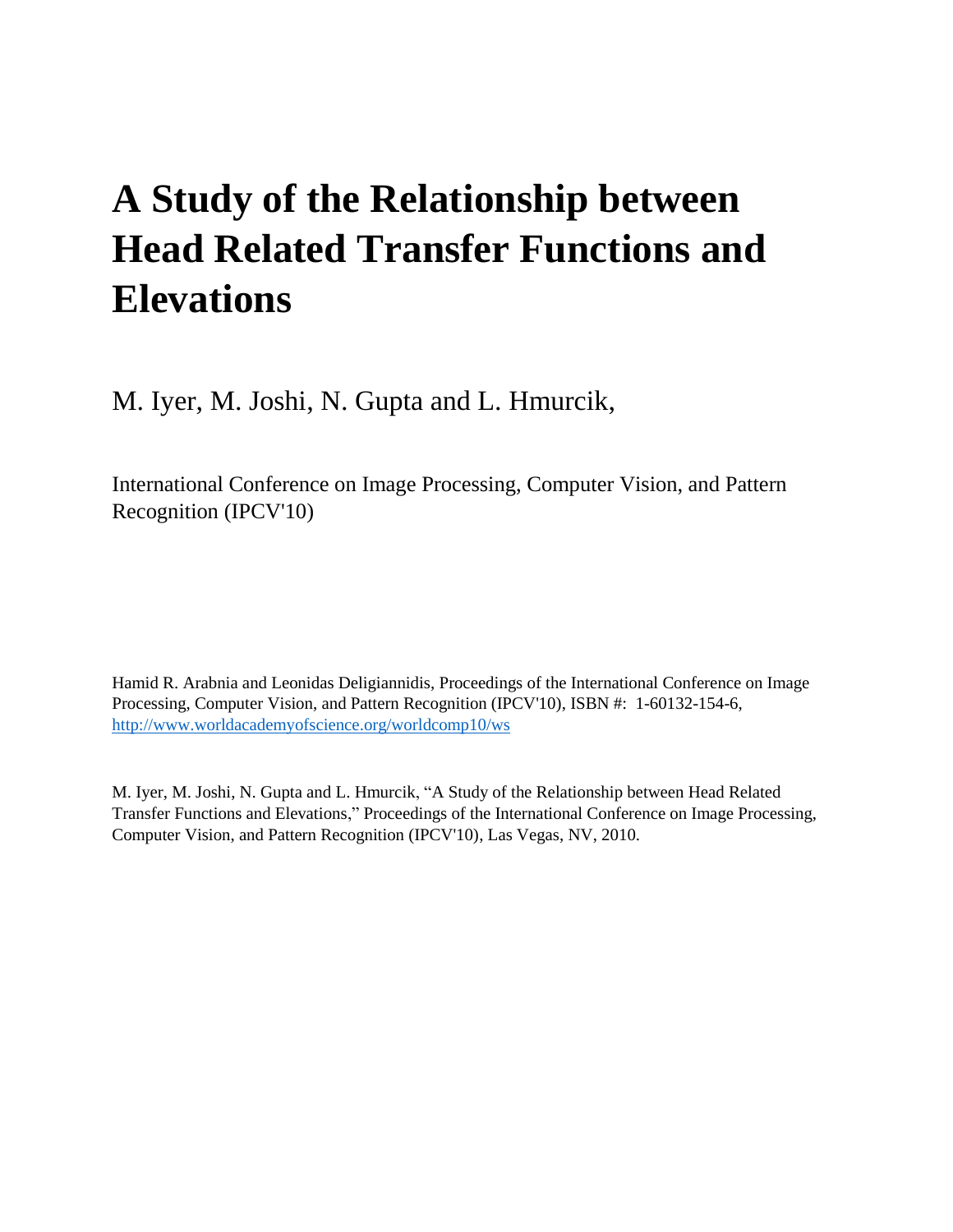# **A Study of the Relationship between Head Related Transfer Functions and Elevations**

M. Iyer, M. Joshi\*, N. Gupta and L. Hmurcik University of Bridgeport, 221 University Avenue, Bridgeport, CT 06604 {madhumii, mjoshi, navarung, hmurcik}@bridgeport.edu \*Contact Author

# **Abstract**

Head Related Transfer Functions **(**HRTFs) are signal processing models that represent the transformations undergone by acoustic signals, as they travel from their source to the listener's eardrums. The study of HRTFs is a rapidly growing area with potential uses in virtual environments, auditory displays, the entertainment industry, human-computer interface for the visually impaired, aircraft warning systems, etc. The positioning of the sound source plays a major role in the resonant frequency of the HRTFs. In this paper, we examine the effect of changing the elevations of these sources; we examine the effect on the first peak and the first notch of HRTFs. We use the HRTF database at FIU DSP lab. This database hosts the HRTFs from 15 subjects and their 3-D images of conchas. For each subject, the database contains the Head Related Impulse Responses (HRIRs) for the sound sources placed at six elevations (54°, 36°, 18°, 0°, -18° and -36°) and twelve azimuths (180°, 150°, 120°, 90°, 60°, 30°, 0°, -30°, -60°, -90°, -120° and -150°). A relationship between the first peak or notch and the elevation can help us model HRTFs mathematically. This can reduce the size of a HRTF database and can increase the speed of HRTF related computations.

**Key Words**: HRTF, binaural, elevation, HRTF peaks, HRTF notches

## **I. INTRODUCTION**

#### *A. HRTF (Head Related Transfer Functions)*

Head-Related Impulse Responses (HRIRs) are used in signal processing to model the synthesis of spatialized audio which is used in a wide variety of applications, from computer games to aids for the visually impaired [1]. HRTFs represent the transformation undergone by the sound signals, as they travel from their source to the listener's eardrums. This transformation is due to the interaction of sound waves with the torso, shoulder, head and outer ear of a listener [2]. Therefore, the two components of these HRTF pairs (left and right) are typically different from each other, and pairs corresponding to sound sources at different locations around the listener are different. Furthermore, since the physical elements that determine the transformation of the sounds reaching the listener's eardrums (i.e., the listener's head, torso and pinnae) are different for different listeners, the HRTF sets should be different also [3].

#### *B. HRTF Measurements and FIU Database*

The Ausim3D's HeadZap HRTF Measurement System was used for measurement in FIU lab [4]. This system measures a 256-point impulse response for both the left and the right ear using a sampling frequency of 96 KHz. Golay codes are used to generate a broad-spectrum stimulus signal delivered through a Bose Acoustimass speaker. The response is measured using miniature blocked meatus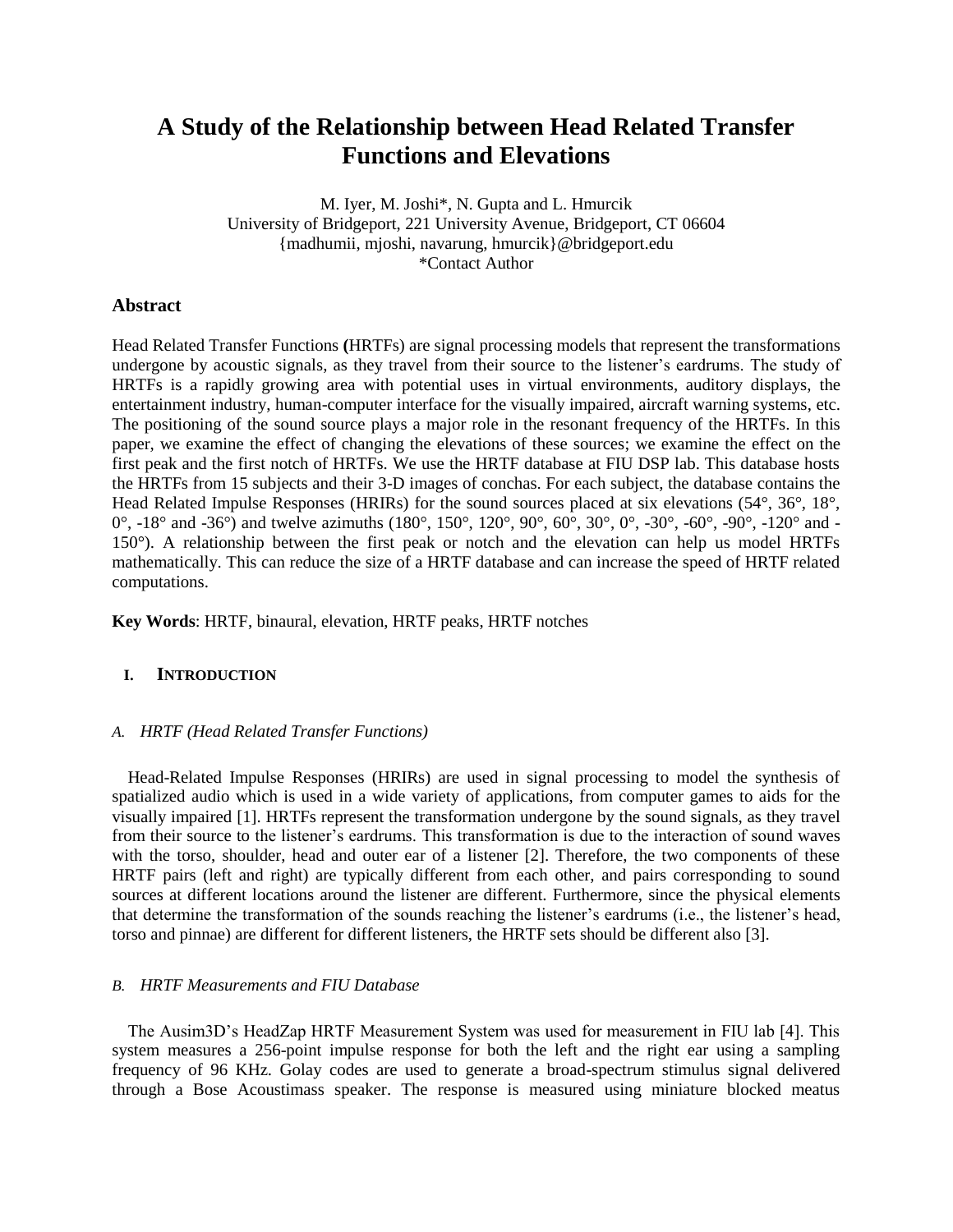microphones placed at the entrance to the ear canal on each side of the head. Under control of the system, the excitation sound is issued and both responses (left and right ear) are captured (Figure 1).



Figure 1. Measurement of HRTFs using Ausim3D's HeadZap System

Since the Golay code sequences that are played are meant to represent a broad-band excitation equivalent to an impulse, the sequences captured in each ear are the impulse responses corresponding to the HRTFs. The system provides these measured HRIRs as a pair of 256-point minimum-phase vectors, and an additional delay value that represents the Interaural Time Difference (ITD), i.e., the additional delay observed before the onset of the response collected from the ear that is farthest from the speaker position. In addition to the longer onset delay of the response from the "far" or "contralateral ear" (with respect to the sound source), this response will typically be smaller in amplitude than the response collected in the "near" or "ipsilateral ear". The difference in amplitude between HRIRs in a pair is referred to as the Interaural Intensity Difference (IID).

Our protocol records HRIR pairs from source locations at the 72 possible combinations of  $\phi = \{-36^{\circ}, -\}$ 18<sup>o</sup>, 0<sup>o</sup>, 18<sup>o</sup>, 36<sup>o</sup>, 54<sup>o</sup>} and  $\theta = \{0^{\circ}, 30^{\circ}, 60^{\circ}, 90^{\circ}, 120^{\circ}, 150^{\circ}, 180^{\circ}, -150^{\circ}, -120^{\circ}, -90^{\circ}, -60^{\circ}, -30^{\circ}\}.$  The left (L) and right (R) HRIRs collected for a source location at azimuth  $\theta$  and elevation  $\phi$  are symbolized by  $h_{L,\theta,\phi}$  and  $h_{R,\theta,\phi}$ , respectively. The corresponding HRTFs are  $H_{L,\theta,\phi}$  and  $H_{R,\theta,\phi}$ . The creation of a spatialized binaural sound (left and right channels) involves convolving the single-channel digital sound to be spatialized, s(n), with the HRIR pair corresponding to the azimuth and elevation of the intended virtual source location [5]:

$$
\mathcal{Y}_{L,\theta,\phi}(n) = \sum_{k=-\infty}^{\infty} h_{L,\theta,\phi}(k) \cdot s(n-k), \text{ and } \mathcal{Y}_{R,\theta,\phi}(n) = \sum_{k=-\infty}^{\infty} h_{R,\theta,\phi}(k) \cdot s(n-k) \tag{1}
$$



Figure 2. Diagram of spherical coordinate system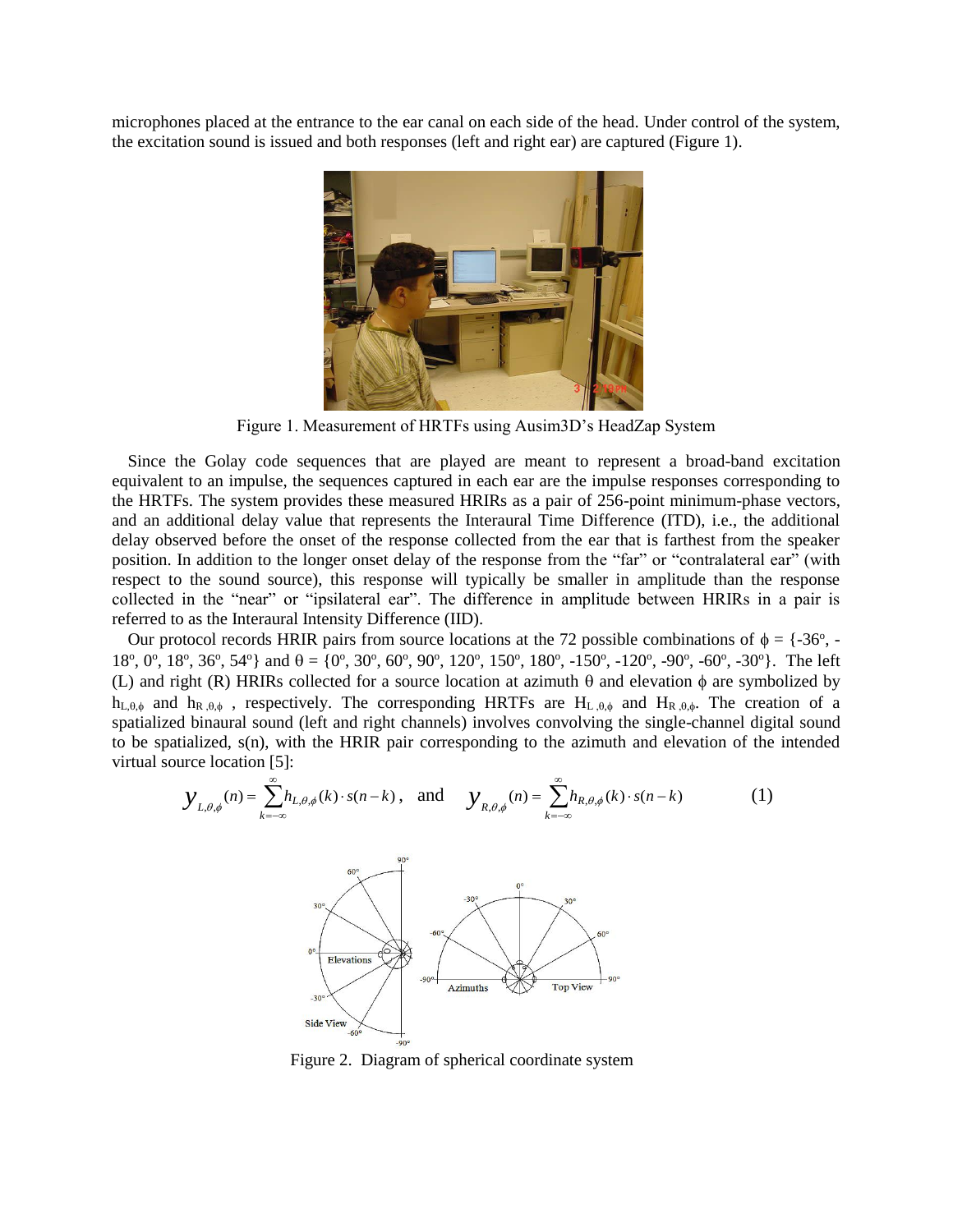FIU HRTF database consists of head-related transfer functions based on ear/head measurements measured at the FIU DSP Lab. It contains HRTF data from 15 subjects at 12 different azimuths and 6 different elevations. This database also includes 3-D images of the subject's pinnae (outer ears). Anthropometric measurements of the various parts of the pinna are included [6].

#### *C. Importance of the First Peak*

The first peak of an HRTF corresponds to constructive interference of the incident and reflected sound waves in the pinna. Similarly, the first notch corresponds to the destructive interference between the incident and reflected sound waves. The relationship between the first peak/notch and the elevation can help us model HRTFs mathematically. This can reduce the size of a HRTF database and can increase the speed of HRTF related computations.



Figure 3. HRTF measured at Azimuth =  $0^{\circ}$  and Elevation =  $54^{\circ}$ 



Figure 4. Constructive and destructive interference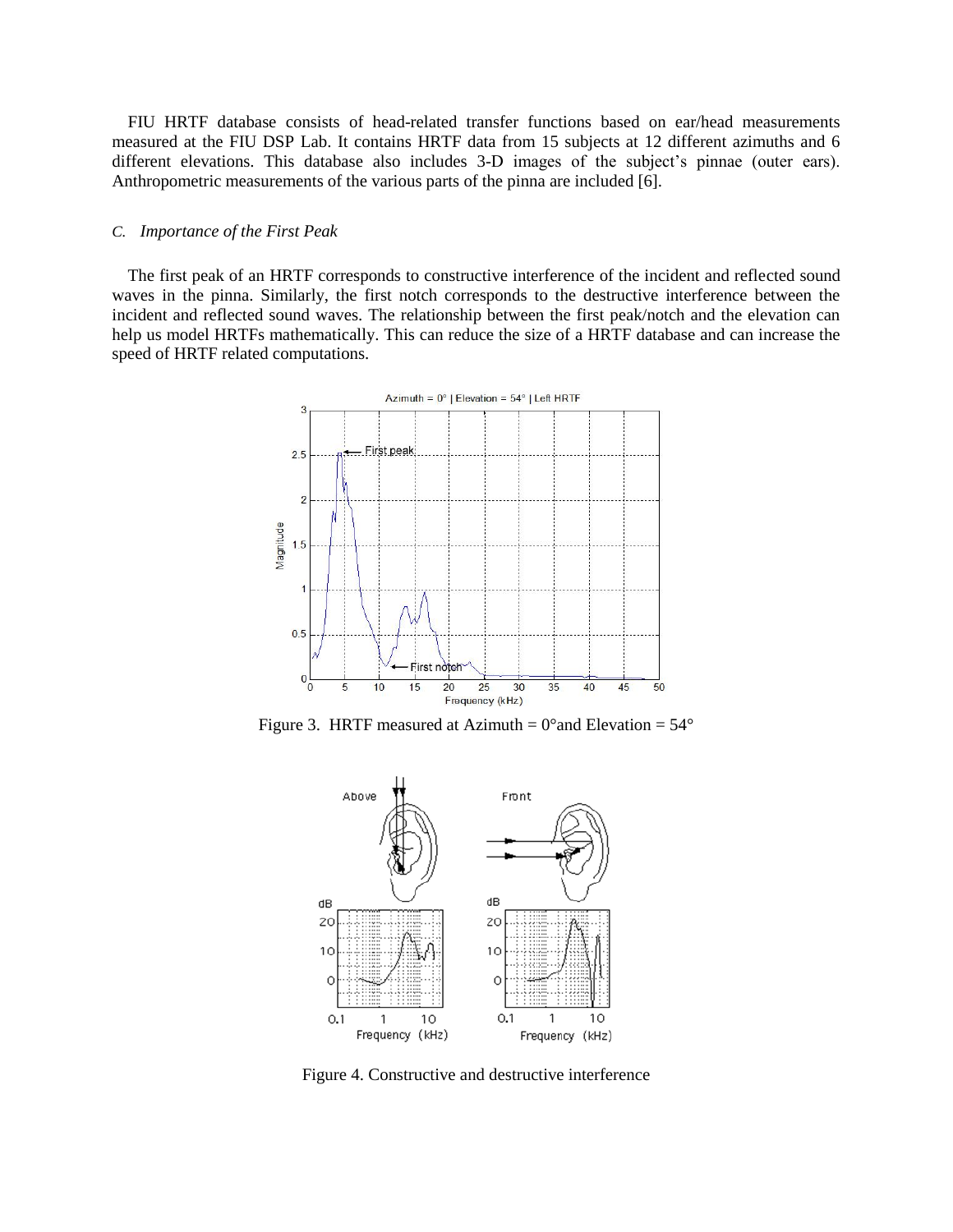#### **II. PROCEDURE**

MATLAB (Version 7.4 (R2007a)) was used to plot figures from the FIU database. Data from eight subjects (both left and right ears) were analyzed. HRTFs show distinct peaks and notches and they move as the elevation changes (see Figure 5).



Figure 5. HRTFs for left ear measured at Azimuth -60°and six elevations

The first peak/notch of the HRTFs was measured manually and tabulated. They were plotted using MS-Excel. To study the trend of the movement of the peak/notch with frequency, best fit lines were plotted and their slopes (kHz/degree) were calculated.

#### **III. RESULTS**

There is a pronounced correlation between elevation and the frequency of the first peak/notch in HRTFs.



Figure 6a and 6b. HRTFs first peak frequency vs. elevations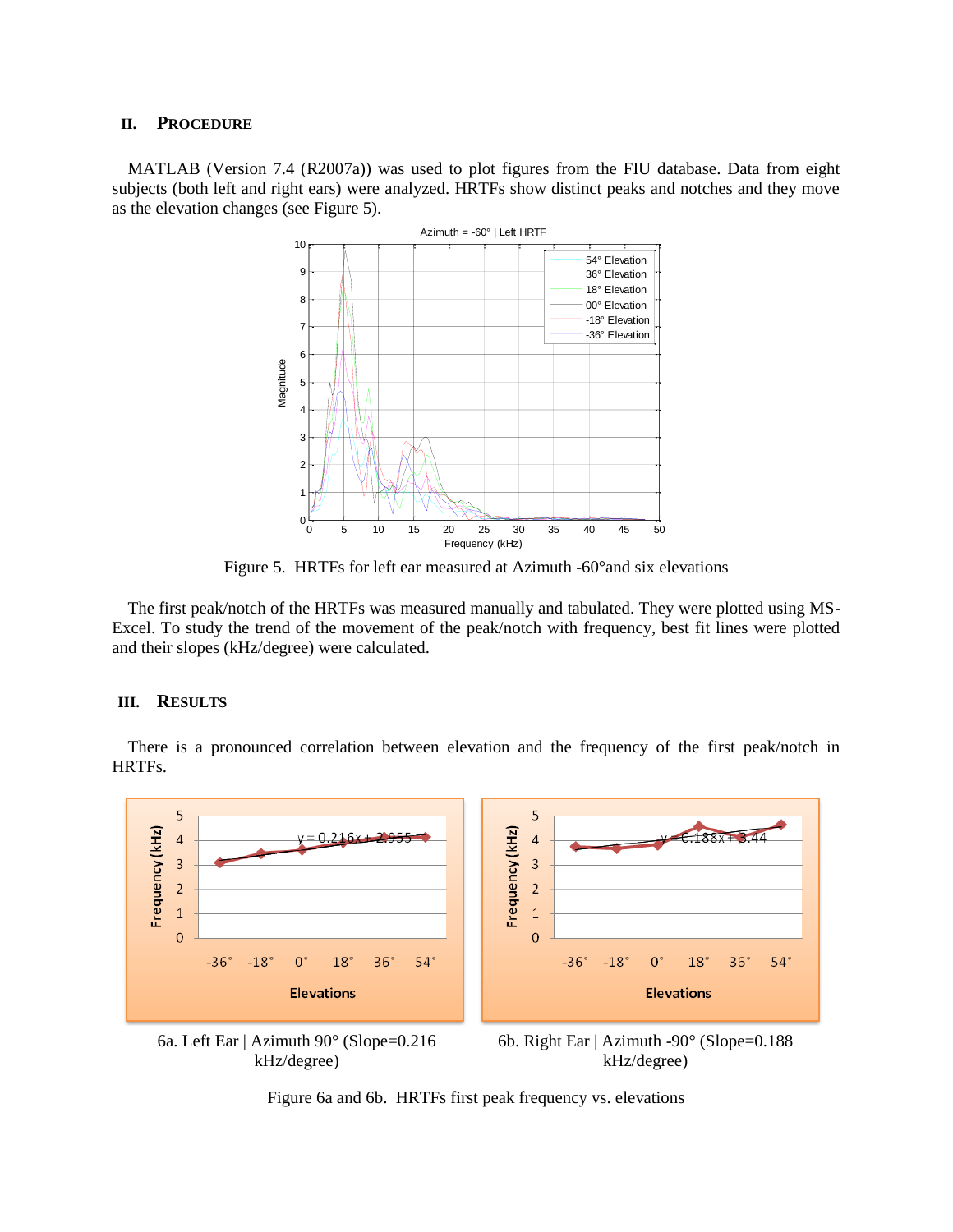



Figure 7a and 7b. HRTFs first notch frequency vs. elevations

As seen in Figures 6a and 6b, the first peak moves towards higher frequencies as we increase the elevation. The rate of increase is 0.216 kHz/degree and 0.188 kHz/degree for azimuth 90° (left ear HRTFs) and -90° (right ear HRTFs) respectively. In Figures 7a and 7b, we see a similar trend of the first notch moving toward higher frequencies with an increase in elevation. The rate of increase is 0.370 kHz/degree and 0.402 kHz/degree for azimuth 150° (left ear HRTFs) and -150° (right ear HRTFs) respectively. The reason for this move is not clear, but is likely related to the shape of the concha and how the incident and the reflected sound waves interact [7]. This trend of notches moving towards higher frequency with increase in elevation is more consistent and uniform than the movement of the peak.



8a. Left Ear | Azimuth -90° (Slope=-0.447 kHz/degree)

8b. Right Ear | Azimuth 90° (Slope=-0.293 kHz/degree)

Figure 8a and 8b. HRTFs first peak frequency vs. elevations

Figures 8a and 8b show anomalous results for the peak movement with respect to elevation. Here we see a decrease in frequency (-0.447 kHz/degree and -0.293 kHz/degree for azimuth -90° (left ear HRTFs) and 90° (right ear HRTFs) respectively) with an increase in elevation. As previously stated the movement of notches with frequency is more consistent than the peaks. The Figures 9 and 10 below show an alternative view of the movement of peak and notch with elevation. The relationship between peaks/notch

<sup>7</sup>b. Right Ear | Azimuth -150° (Slope=0.402 kHz/degree)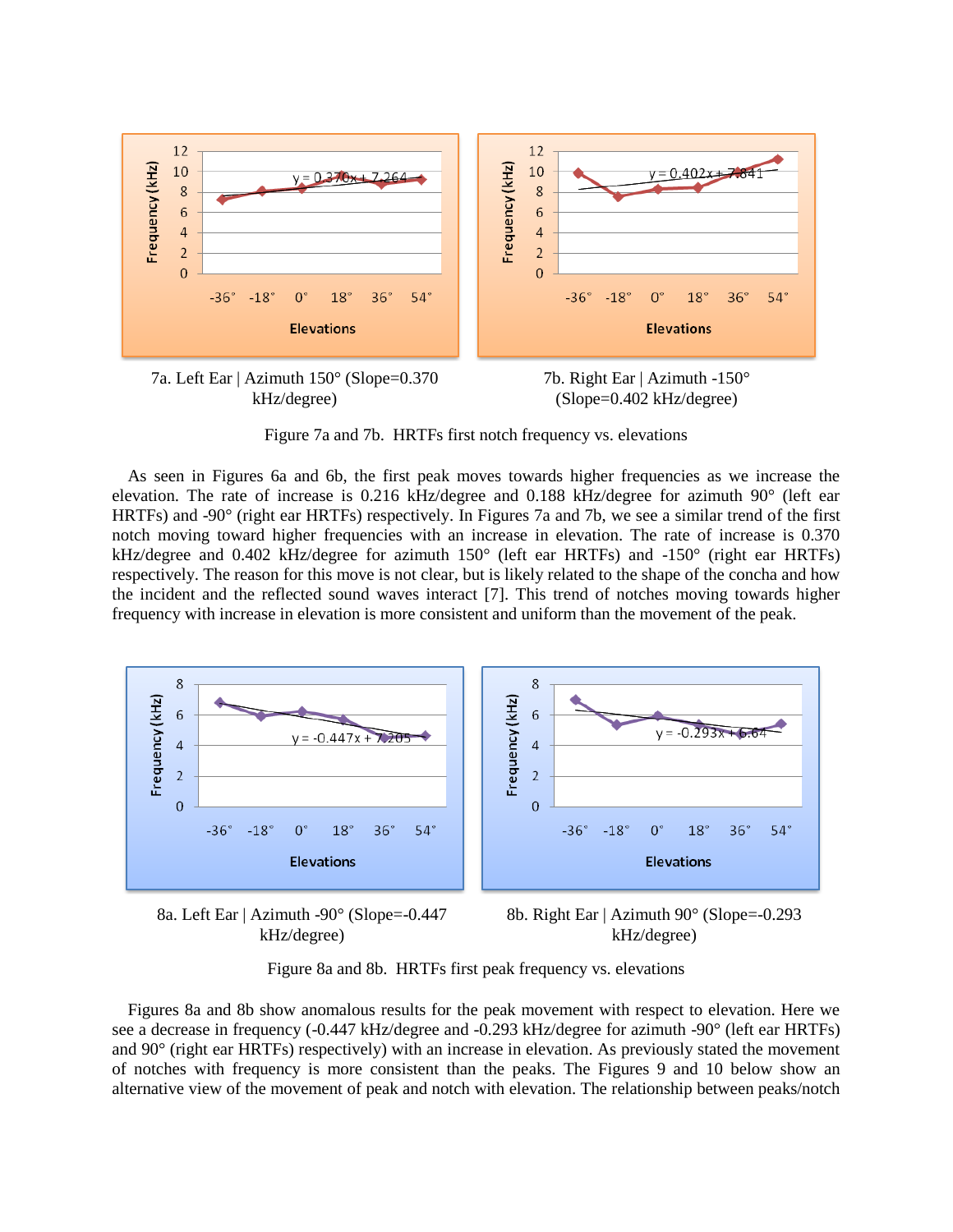movement and elevations is not linear. However, this relationship can be fairly accurately described using a best fit line.



Figure 9. HRTF first peaks moved towards higher frequency with increase in elevation



Figure 10. HRTF first notches moved toward higher frequency with increase in elevation